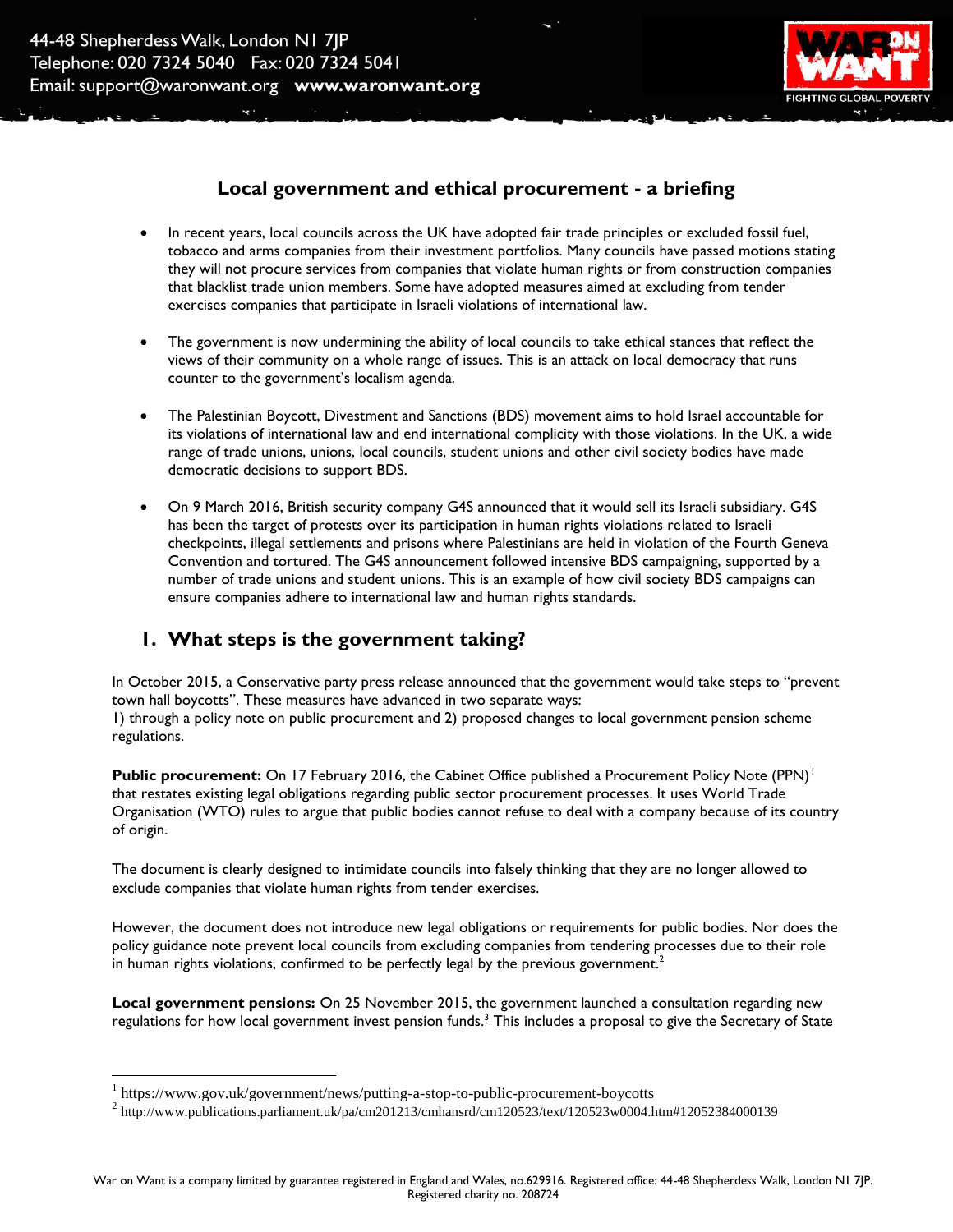

veto power over local authority investment decisions and states that the government will publish additional guidance making clear that investment decisions "should not pursue policies which run contrary to UK foreign policy". That guidance has not yet been published.

#### **2. An attack on local democracy**

In recent years, dozens of local councils have passed motions to adopt fair trade principles, divest from fossil fuel companies, tobacco companies and the arms trade and pledging not to work with construction companies that blacklist trade union members (see examples in section 7). These are important ethical stances that reflect the values and opinions of local communities, and most importantly, pension holders themselves.

The government does not appear to have introduced new legal obligations regarding procurement. However, the rhetoric surrounding the publication of the Procurement Policy Note clearly aims to discourage local councils from taking ethical procurement decisions.

These steps fatally undermine the government's stated commitment to transfer power to local government and communities. They also represent a serious attack on local democracy.

These moves may also lead to public distrust and decreased engagement in local government, as citizens will feel that they have no recognised stake or ability to affect crucial decisions about their own communities.

#### **3. Violating the government's obligations and policy positions**

Any moves aimed at making it more difficult for public bodies to exclude from tender exercises companies that are complicit in human rights violations, including human rights violations related to illegal Israeli settlements, contravene existing obligations and policy positions, including:

- **International law:** In 2004, the International Court of Justice ruled that all states have an obligation not to provide aid to Israeli violations of international law. This confers on all state bodies an obligation not to maintain trade with illegal Israeli settlements or that supports other violations of international law.<sup>4</sup>
- **UK Foreign Office guidance:** Along with more than 20 other EU countries, the UK government has published guidance warning businesses about the legal and economic risks associated with doing business with illegal Israeli settlements and related activities in occupied Palestinian territory, including East Jerusalem. The government's actions with regard to public bodies are at odds with this guidance.<sup>5</sup>
- **EU directive:** The EU directive regarding procurement sets out that public bodies should have the right to exclude from tender exercises those companies that can be shown to have committed "grave misconduct". The UK government has confirmed that this applies to violations of human rights and international law.<sup>6</sup>
- **UN Guiding Principles on Business and Human Rights:** The UK has committed to supporting the UN Guiding Principles on Business and Human Rights, which include a recommendation that governments and state bodies hold to account companies that violate human rights by "withdrawing existing public support or services, or where that is not possible, denying their future provision."<sup>7</sup>

 $\overline{a}$ 

<sup>&</sup>lt;sup>3</sup> Local Government Pension Scheme: Revoking and replacing the Local Government Pension Scheme (Management and Investment of Funds) Regulations 2009

<sup>4</sup> http://www.alhaq.org/images/stories/PDF/2012/Legal\_Memo\_State\_Responsibility\_FINAL\_16\_07.pdf

<sup>5</sup> https://www.gov.uk/government/publications/overseas-business-risk-israel/overseas-business-risk-israel

 $6$  http://www.publications.parliament.uk/pa/cm201213/cmhansrd/cm120523/text/120523w0004.htm#12052384000139

<sup>&</sup>lt;sup>7</sup> http://www.ohchr.org/Documents/Publications/GuidingPrinciplesBusinessHR\_EN.pdf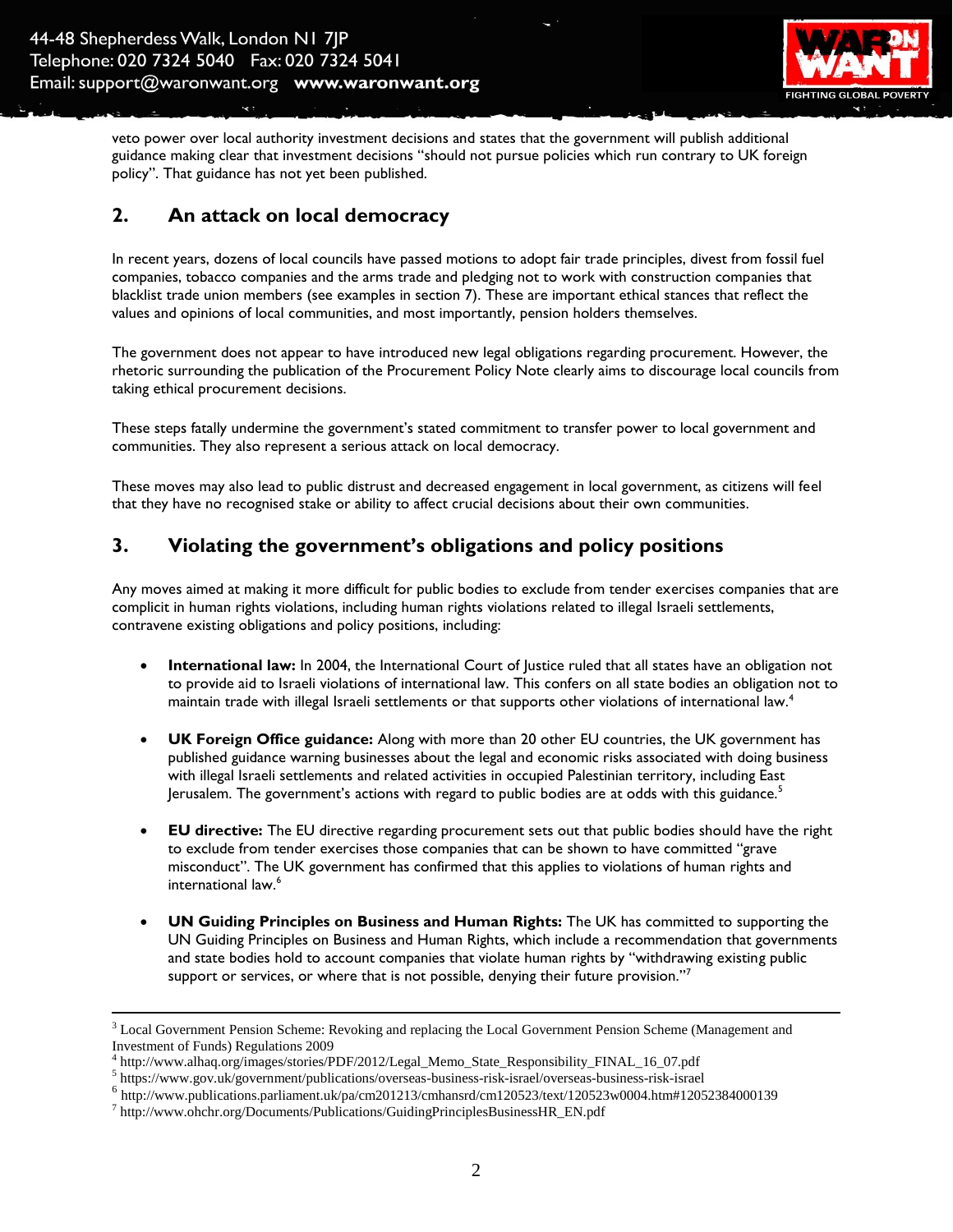

#### **4. Widespread opposition to government proposal**

- In a single month, over 26,000 individuals submitted responses to the government consultation on the new investment regulations, opposing what they called an 'attack on local democracy'.
- Several pension funds have expressed concern over the measures, for example the Environment Agency Pension Fund (EAPF).
- Charities, human rights organisations and environmental organisations have all decried this move and warned about a potential 'chilling effect', warning that such intimidation will have broader implications for free speech, healthy debate, and trust in our democratic system. This includes Amnesty International, War on Want, Campaign Against Arms Trade, Global Justice Now, Community Reinvest, 350.org, Fossil Free UK, Palestine Solidarity Campaign and many more.
- A number of trade unions, most notably UNISON which represents local government pension holders, have voiced serious concerns that this move takes away the rights of pension holders and grants unprecedented power to central government.
- Local councillors from across the political spectrum have voiced public opposition to the crackdown.

## **5. What is the Boycott, Divestment and Sanctions (BDS) movement?**

The Boycott, Divestment and Sanctions (BDS) movement was launched by Palestinian civil society in 2005. It calls for non-violent campaigning to pressure Israel to comply with international law.

Boycott and divestment tactics in support of Palestinian rights under international law have been endorsed by the Trades Union Congress and more than a dozen individual trade unions, the Green Party, the National Union of Students and dozens of student unions.

Kate Tempest, Jarvis Cocker and Roger Waters from Pink Floyd are among the 1,000 artists who recently pledged not to perform in Israel over its occupation and human rights violations.

British company G4S and French multinationals Veolia and Orange and Ireland's biggest company CRH are among the major companies to exit the Israeli market following high profile campaigns against their involvement in Israeli violations of international law.

#### **6. Anti-semitism and community relations**

At its core, the BDS movement is a movement against Israel's systematic discrimination and apartheid policies. Together with the BDS movement, War on Want is opposed as a matter of principle to all forms of discrimination, including anti-Semitism and Islamophobia. The world is growing increasingly weary of Israel's attempts to conflate criticism of its violations of international law with anti-semitism.

- Criticism of Israel is not anti-Semitic, and we must reject attempts to stifle opposition to violations of international law by calling such stances anti-Semitic.
- A real threat of anti-Semitism comes from the growing power of white supremacist and neo-nazi groups, groups that also spread hatred towards Muslims, immigrants, LGBT people and others. This is well documented and must be confronted. However, confronting bigotry is not done by clamping down on lawful efforts to boycott and divest from companies guilty of violating international law. Conflating the two is dangerous and irresponsible.